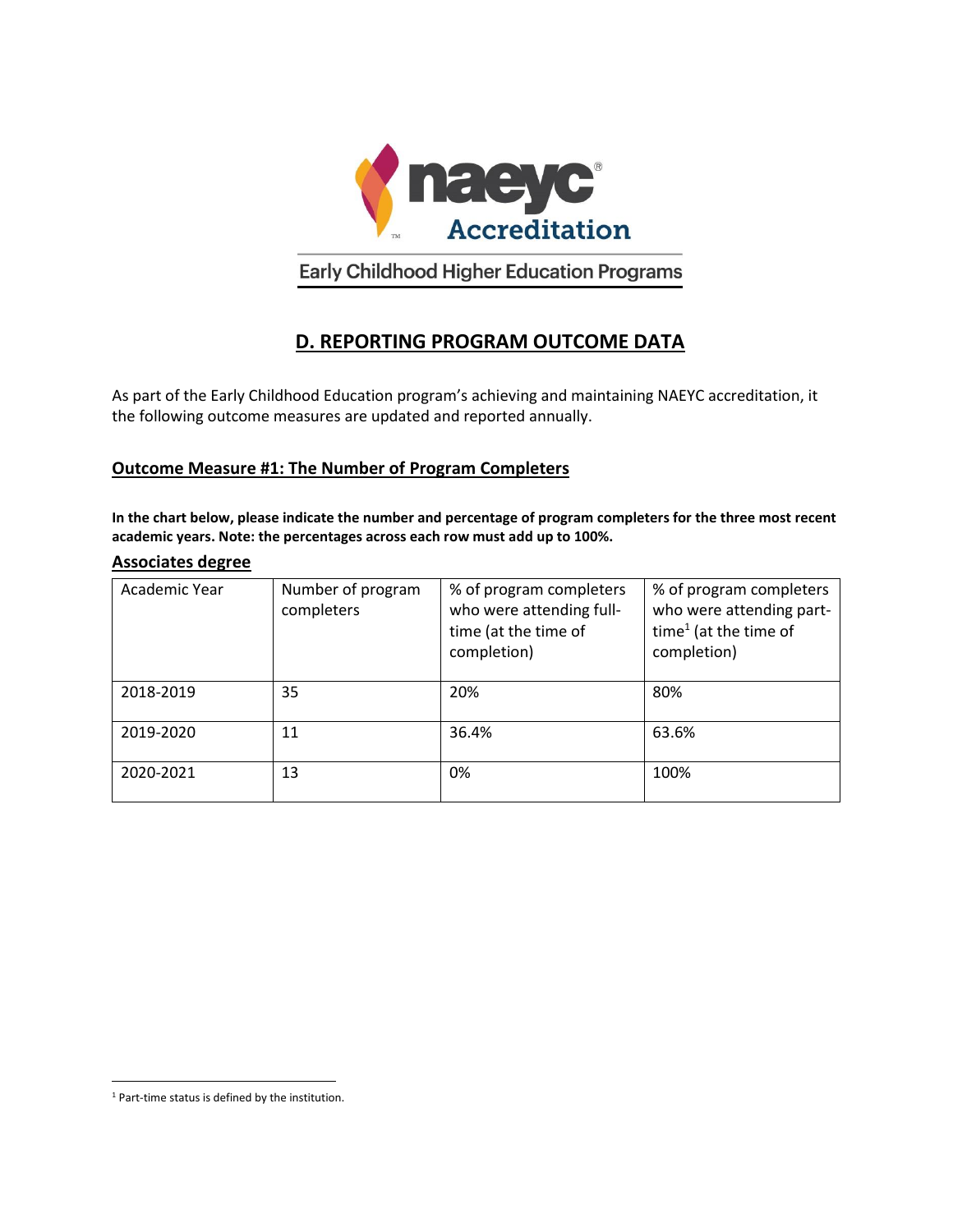# **Outcome Measure #2: The Program Completion Rate**

**What is the published timeframe for full-time candidates to complete the early childhood program(s) included in this Self-Study Report?** (Please indicate in terms of the number of academic years; e.g., five semesters would be 2.5 academic years.)\_\_\_4 semesters\_\_\_\_

In the following chart, please indicate **the percentage of full-time candidates completing the program within the program's published timeframe.<sup>2</sup>The program must complete the information for the 150% indicator and choose to report on either the 100%, 200% (or twice) or 300% (three times) indicator. The academic years selected must fall within eight years of the date this report is submitted.**

**Program Name:** Early Childhood Education Program

| Academic year in which a<br>Fall cohort of full-time<br>candidates enrolled in<br>the program (select three<br>sequential years) | Percentage of those candidates who<br>completed the program within 150%<br>of the published timeframe | Percentage of those candidates<br>who completed the program<br>within 100%, 200% (twice) or<br>300% (three times) of the<br>published timeframe (Please<br>circle, underline or bold the<br>indicator above on which the<br>program will report.) |
|----------------------------------------------------------------------------------------------------------------------------------|-------------------------------------------------------------------------------------------------------|---------------------------------------------------------------------------------------------------------------------------------------------------------------------------------------------------------------------------------------------------|
| <b>Fall 2017</b>                                                                                                                 | 13.8%                                                                                                 | 0%                                                                                                                                                                                                                                                |
| <b>Fall 2018</b>                                                                                                                 | 20%                                                                                                   | 6.67%                                                                                                                                                                                                                                             |
| Fall 2019                                                                                                                        | 18.9%                                                                                                 | 5.4%                                                                                                                                                                                                                                              |

## **Outcome Measure #3: Institutional Selected Data**

**(A) The number and percentage of program graduates employed in the early childhood profession or pursuing further education in the profession within one year of graduation for each of the three most recent academic years for which information is available.** 

| Academic Year | <b>Number of Graduates</b> | Percentage of<br>Graduates employed in<br>the early childhood<br>profession within one<br>year of graduation* | Percentage of<br>Graduates pursuing<br>further education in<br>the early childhood<br>profession within one<br>year of graduation* |
|---------------|----------------------------|---------------------------------------------------------------------------------------------------------------|------------------------------------------------------------------------------------------------------------------------------------|
| 2018-2019     | 38                         | 97.4%                                                                                                         | 0%                                                                                                                                 |
| 2019-2020     | 17                         | 76.5%                                                                                                         | 5.9%                                                                                                                               |
| 2020-2021     | 26                         | 57.7%                                                                                                         | 23.1%                                                                                                                              |